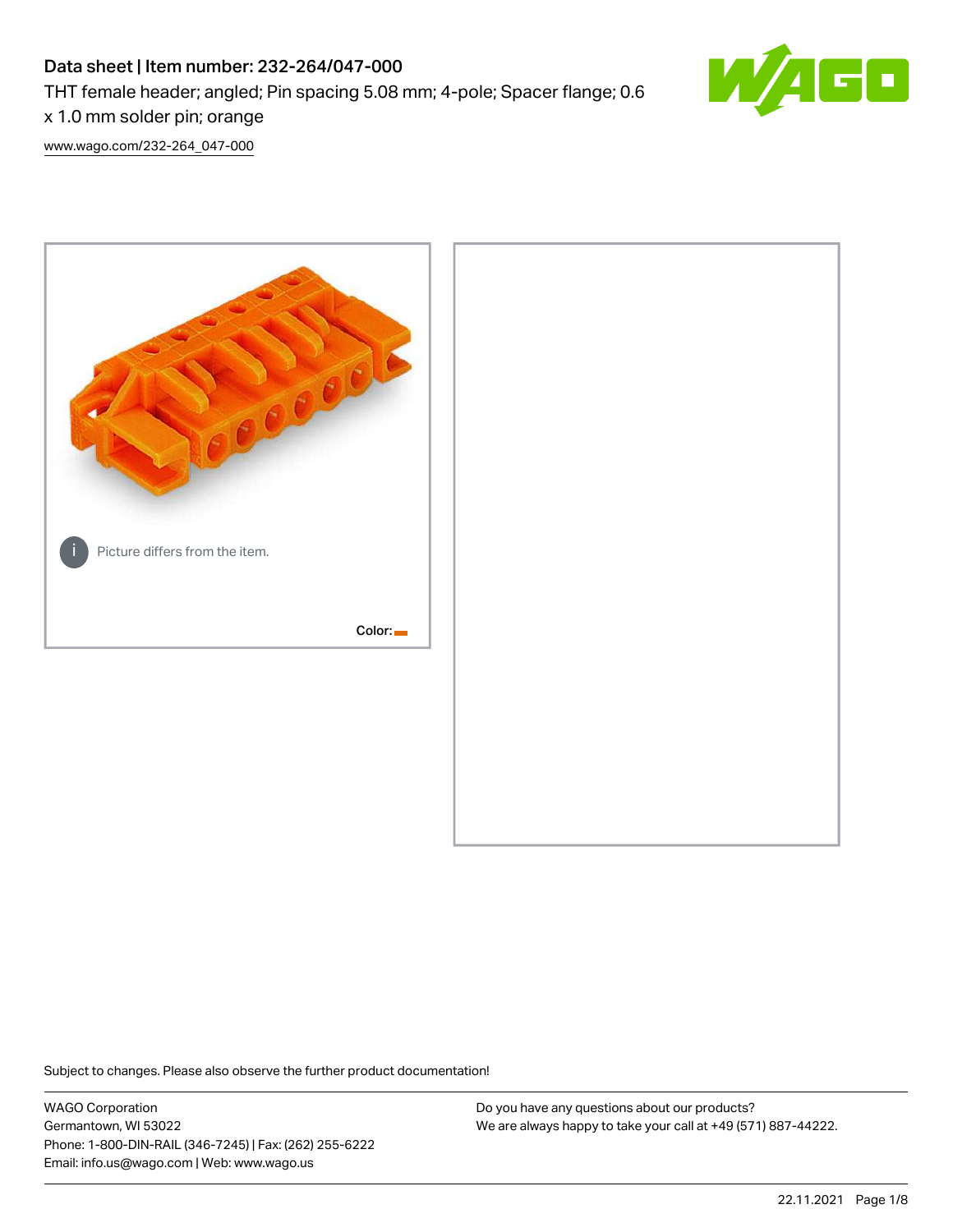

Dimensions in mm

L = pole no. x pin spacing

 $L_1 = L + 3$  mm

 $L_2 = L + 8.8$  mm

 $L_3 = L + 14.8$  mm

2- to 3-pole female connectors – one latch only

# Item description

**Horizontal or vertical PCB mounting via straight or angled solder pins** 

Subject to changes. Please also observe the further product documentation! For board-to-board and board-to-wire connections

WAGO Corporation Germantown, WI 53022 Phone: 1-800-DIN-RAIL (346-7245) | Fax: (262) 255-6222 Email: info.us@wago.com | Web: www.wago.us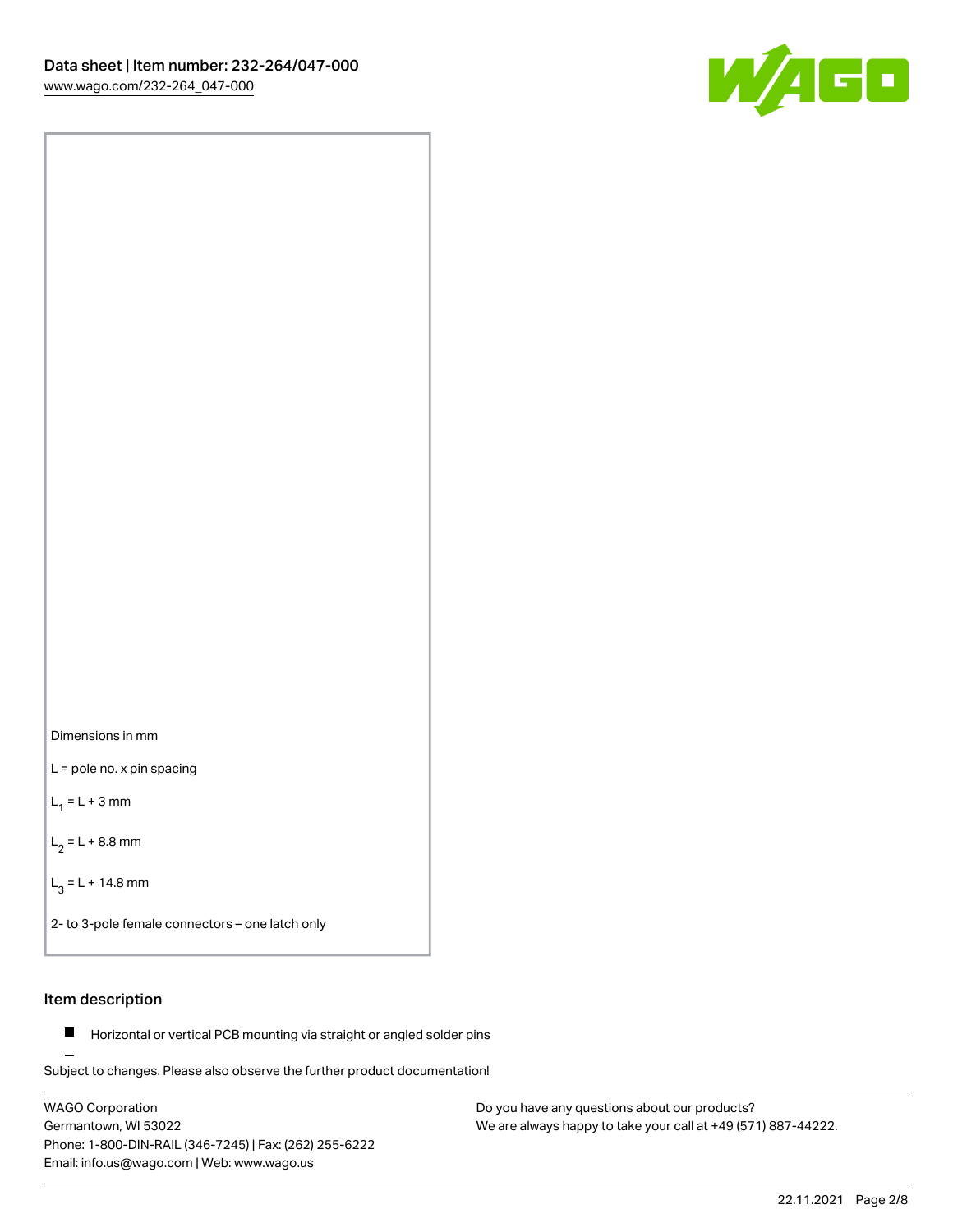

- For board-to-board and board-to-wire connections
- $\blacksquare$ Touch-proof PCB outputs
- $\blacksquare$ Easy-to-identify PCB inputs and outputs
- $\blacksquare$ With coding fingers

# Data **Notes**

| Safety information 1 | The <i>MCS – MULTI CONNECTION SYSTEM</i> includes connectors<br>without breaking capacity in accordance with DIN EN 61984. When<br>used as intended, these connectors must not be connected<br>/disconnected when live or under load. The circuit design should<br>ensure header pins, which can be touched, are not live when<br>unmated. |
|----------------------|--------------------------------------------------------------------------------------------------------------------------------------------------------------------------------------------------------------------------------------------------------------------------------------------------------------------------------------------|
| Variants:            | Other pole numbers<br>3.8 mm pin projection for male headers with straight solder pins<br>Gold-plated or partially gold-plated contact surfaces<br>Other versions (or variants) can be requested from WAGO Sales or<br>configured at https://configurator.wago.com/                                                                        |

# Electrical data

# IEC Approvals

| Ratings per                 | IEC/EN 60664-1                                                        |
|-----------------------------|-----------------------------------------------------------------------|
| Rated voltage (III / 3)     | 320 V                                                                 |
| Rated surge voltage (III/3) | 4 <sub>k</sub> V                                                      |
| Rated voltage (III/2)       | 320 V                                                                 |
| Rated surge voltage (III/2) | 4 <sub>k</sub> V                                                      |
| Nominal voltage (II/2)      | 630 V                                                                 |
| Rated surge voltage (II/2)  | 4 <sub>kV</sub>                                                       |
| Rated current               | 12A                                                                   |
| Legend (ratings)            | $(III / 2)$ $\triangle$ Overvoltage category III / Pollution degree 2 |

# UL Approvals

| Approvals per                  | UL 1059 |
|--------------------------------|---------|
| Rated voltage UL (Use Group B) | 300 V   |
| Rated current UL (Use Group B) | 15 A    |
| Rated voltage UL (Use Group D) | 300 V   |
| Rated current UL (Use Group D) | 10 A    |

Subject to changes. Please also observe the further product documentation!

| <b>WAGO Corporation</b>                                | Do you have any questions about our products?                 |
|--------------------------------------------------------|---------------------------------------------------------------|
| Germantown, WI 53022                                   | We are always happy to take your call at +49 (571) 887-44222. |
| Phone: 1-800-DIN-RAIL (346-7245)   Fax: (262) 255-6222 |                                                               |
| Email: info.us@wago.com   Web: www.wago.us             |                                                               |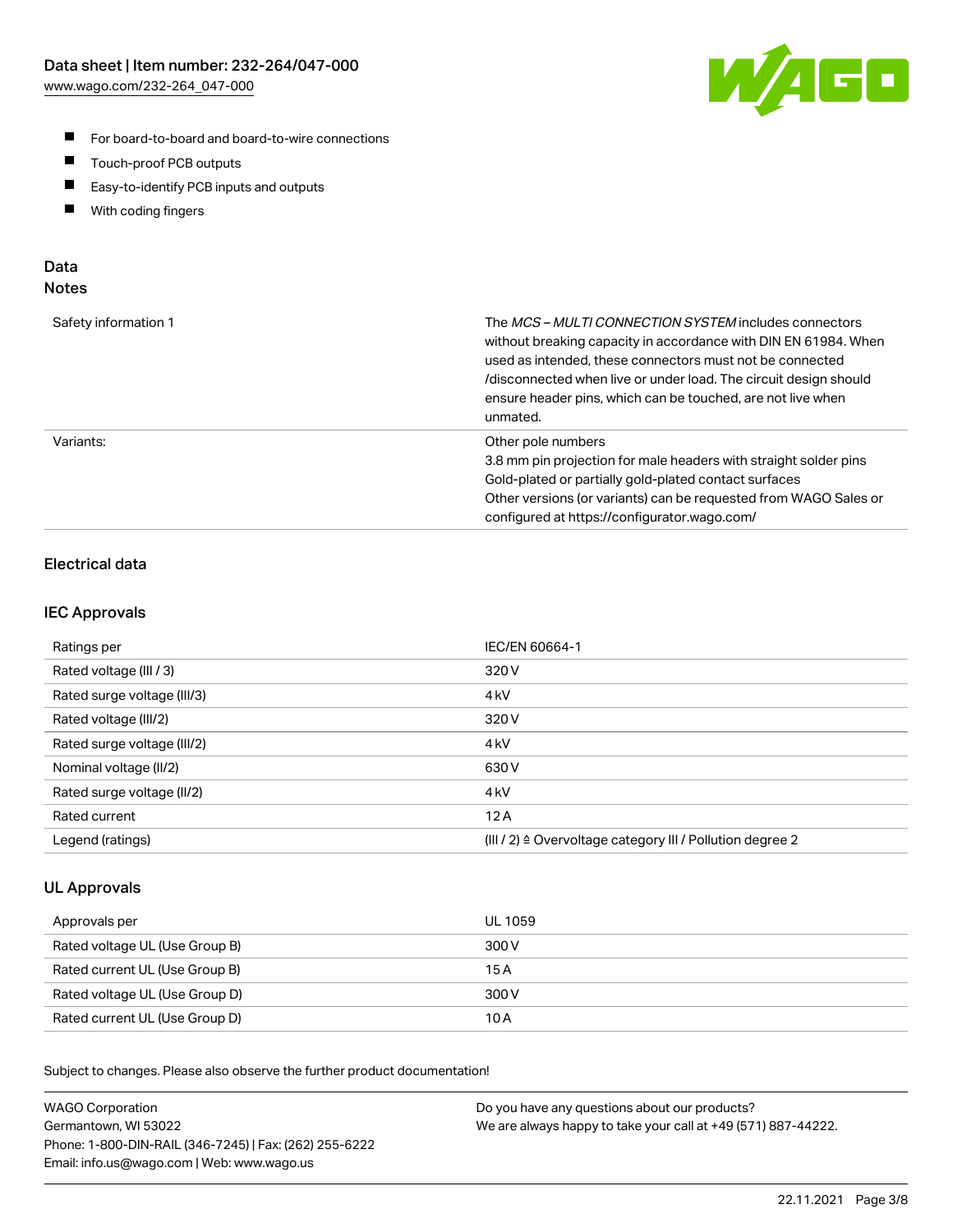

# Ratings per UL

| Rated voltage UL 1977 | 600 V |
|-----------------------|-------|
| Rated current UL 1977 |       |

# CSA Approvals

| Approvals per                   | <b>CSA</b> |
|---------------------------------|------------|
| Rated voltage CSA (Use Group B) | 300 V      |
| Rated current CSA (Use Group B) | 15 A       |
| Rated voltage CSA (Use Group D) | 300 V      |
| Rated current CSA (Use Group D) | 10 A       |

## Connection data

| Total number of connection points |  |
|-----------------------------------|--|
| Total number of potentials        |  |
| Number of connection types        |  |
| Number of levels                  |  |

## Connection 1

| Number of poles |  |
|-----------------|--|
|-----------------|--|

# Physical data

| Pin spacing                          | 5.08 mm / 0.2 inch         |
|--------------------------------------|----------------------------|
| Width                                | 35.12 mm / 1.383 inch      |
| Height                               | 16.6 mm / 0.654 inch       |
| Height from the surface              | 11.6 mm / 0.457 inch       |
| Depth                                | 18.25 mm / 0.719 inch      |
| Solder pin length                    | 5 mm                       |
| Solder pin dimensions                | $0.6 \times 1$ mm          |
| Drilled hole diameter with tolerance | $1.3$ <sup>(+0.1)</sup> mm |

# Mechanical data

| Mounting type | Mounting flange             |
|---------------|-----------------------------|
| Mounting type | Flush feed-through mounting |
|               | Panel mounting              |

Subject to changes. Please also observe the further product documentation!

| <b>WAGO Corporation</b>                                | Do you have any questions about our products?                 |
|--------------------------------------------------------|---------------------------------------------------------------|
| Germantown, WI 53022                                   | We are always happy to take your call at +49 (571) 887-44222. |
| Phone: 1-800-DIN-RAIL (346-7245)   Fax: (262) 255-6222 |                                                               |
| Email: info.us@wago.com   Web: www.wago.us             |                                                               |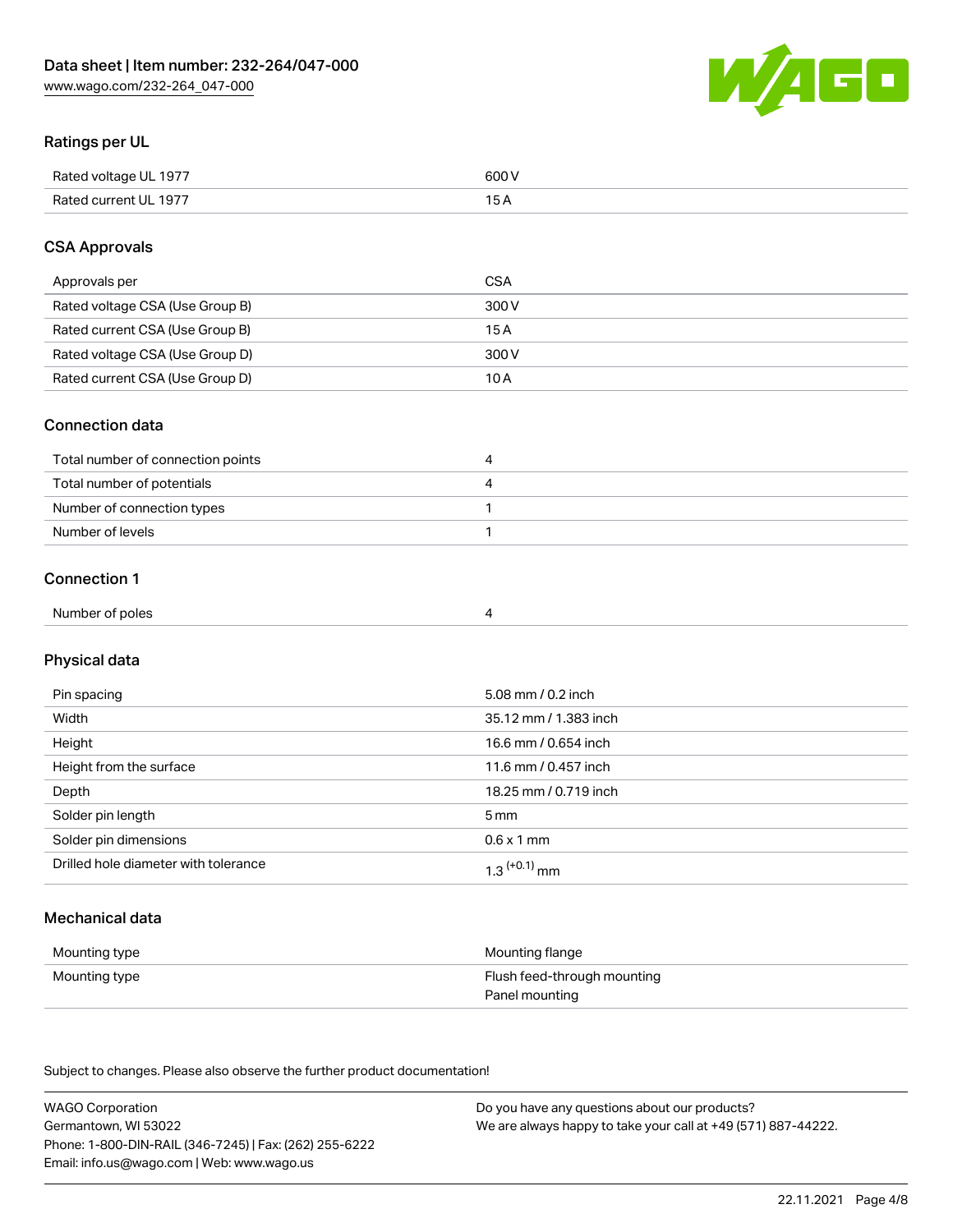[www.wago.com/232-264\\_047-000](http://www.wago.com/232-264_047-000)



# Plug-in connection

| Contact type (pluggable connector) | Female header |
|------------------------------------|---------------|
| Connector (connection type)        | for PCB       |
| Mismating protection               | No            |
| Mating direction to the PCB        | 0°            |
| Locking of plug-in connection      | Without       |

# PCB contact

| PCB Contact                         | THT                                        |
|-------------------------------------|--------------------------------------------|
| Solder pin arrangement              | over the entire female connector (in-line) |
| Number of solder pins per potential |                                            |

# Material data

| Color                       | orange           |
|-----------------------------|------------------|
| Material group              |                  |
| Insulation material         | Polyamide (PA66) |
| Flammability class per UL94 | V0               |
| Contact material            | Copper alloy     |
| Contact plating             | tin-plated       |
| Fire load                   | 0.087 MJ         |
| Weight                      | 4.5g             |

# Environmental requirements

| Limit temperature range | -60 … +85 °C |
|-------------------------|--------------|
|-------------------------|--------------|

# Commercial data

| Product Group         | 3 (Multi Conn. System) |
|-----------------------|------------------------|
| PU (SPU)              | 50 Stück               |
| Packaging type        | box                    |
| Country of origin     | DE                     |
| <b>GTIN</b>           | 4044918625319          |
| Customs tariff number | 85366990990            |

## Approvals / Certificates

# Ship Approvals

**Certificate** 

Subject to changes. Please also observe the further product documentation!

WAGO Corporation Germantown, WI 53022 Phone: 1-800-DIN-RAIL (346-7245) | Fax: (262) 255-6222 Email: info.us@wago.com | Web: www.wago.us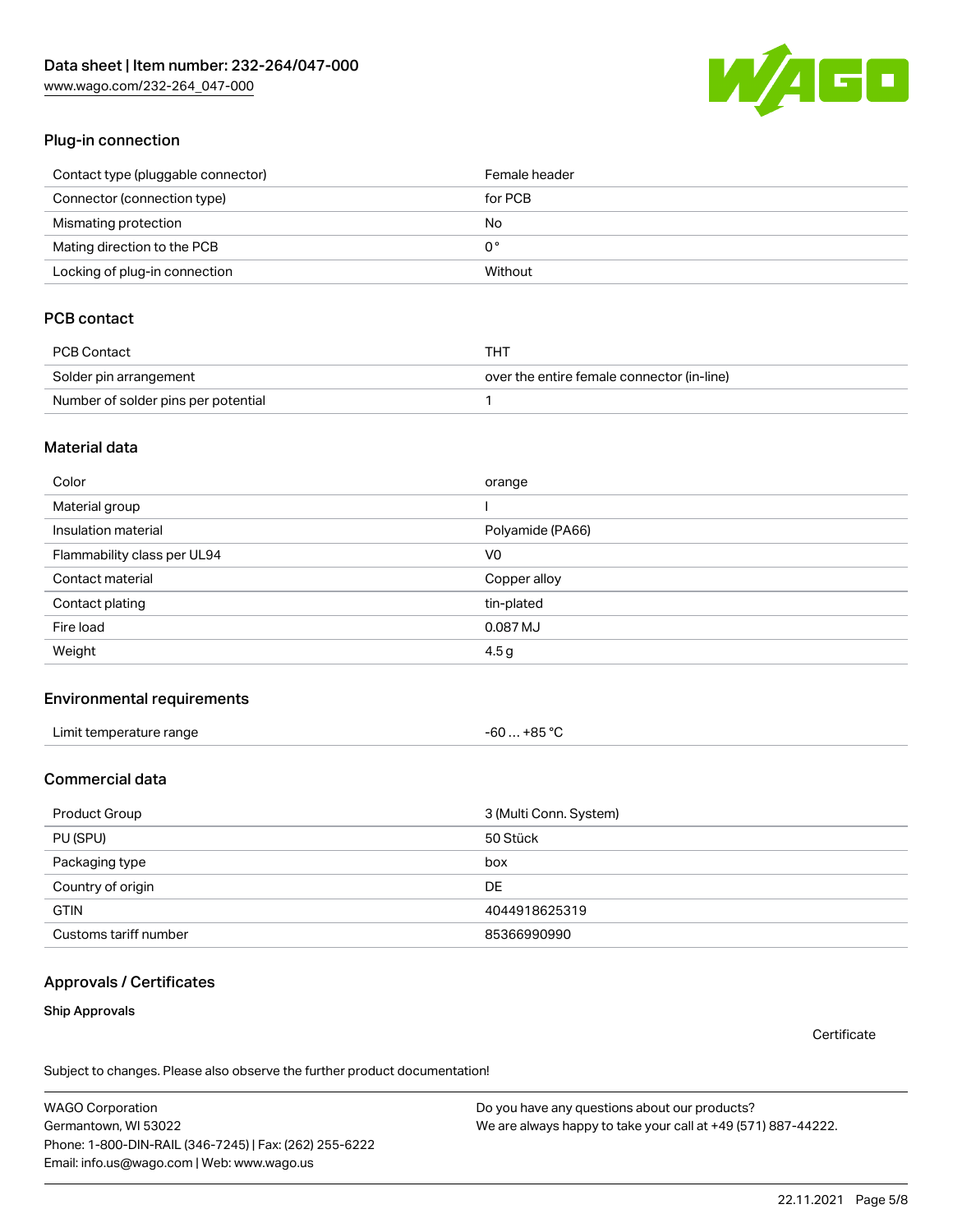# Data sheet | Item number: 232-264/047-000

[www.wago.com/232-264\\_047-000](http://www.wago.com/232-264_047-000)



| Logo                | Approval                                                | <b>Additional Approval Text</b> | name                               |
|---------------------|---------------------------------------------------------|---------------------------------|------------------------------------|
| ABS                 | <b>ABS</b><br>American Bureau of Shipping               | $\overline{\phantom{a}}$        | $19-$<br>HG15869876-<br><b>PDA</b> |
| <b>VERITAS</b>      | BV<br>Bureau Veritas S.A.                               | IEC 60998                       | 11915/D0 BV                        |
|                     | <b>DNV GL</b><br>Det Norske Veritas, Germanischer Lloyd |                                 | TAE 000016Z                        |
|                     |                                                         |                                 |                                    |
| <b>UL-Approvals</b> |                                                         |                                 |                                    |
| Logo                | Approval                                                | <b>Additional Approval Text</b> | Certificate<br>name                |
|                     | UL<br>UL International Germany GmbH                     | <b>UL 1977</b>                  | E45171                             |

# Counterpart

Item no.231-634 Nell 110.251-004<br>Male connector; 4-pole; Pin spacing 5.08 mm ; orange [www.wago.com/231-634](https://www.wago.com/231-634)

# Optional accessories

Email: info.us@wago.com | Web: www.wago.us

#### Testing accessories

| Testing accessories                                                                                                        |                                                                            |                                                               |                      |          |  |
|----------------------------------------------------------------------------------------------------------------------------|----------------------------------------------------------------------------|---------------------------------------------------------------|----------------------|----------|--|
| Item no.: 231-661<br>Test plugs for female connectors; for 5 mm and 5.08 mm pin spacing; 2,50 mm <sup>2</sup> ; light gray |                                                                            |                                                               | www.wago.com/231-661 |          |  |
| Downloads                                                                                                                  |                                                                            |                                                               |                      |          |  |
| <b>Documentation</b>                                                                                                       |                                                                            |                                                               |                      |          |  |
| <b>Additional Information</b>                                                                                              |                                                                            |                                                               |                      |          |  |
| Technical explanations                                                                                                     |                                                                            | 2019 Apr 3                                                    | pdf                  | Download |  |
|                                                                                                                            | Subject to changes. Please also observe the further product documentation! |                                                               |                      |          |  |
| <b>WAGO Corporation</b>                                                                                                    |                                                                            | Do you have any questions about our products?                 |                      |          |  |
| Germantown, WI 53022                                                                                                       |                                                                            | We are always happy to take your call at +49 (571) 887-44222. |                      |          |  |
|                                                                                                                            | Phone: 1-800-DIN-RAIL (346-7245)   Fax: (262) 255-6222                     |                                                               |                      |          |  |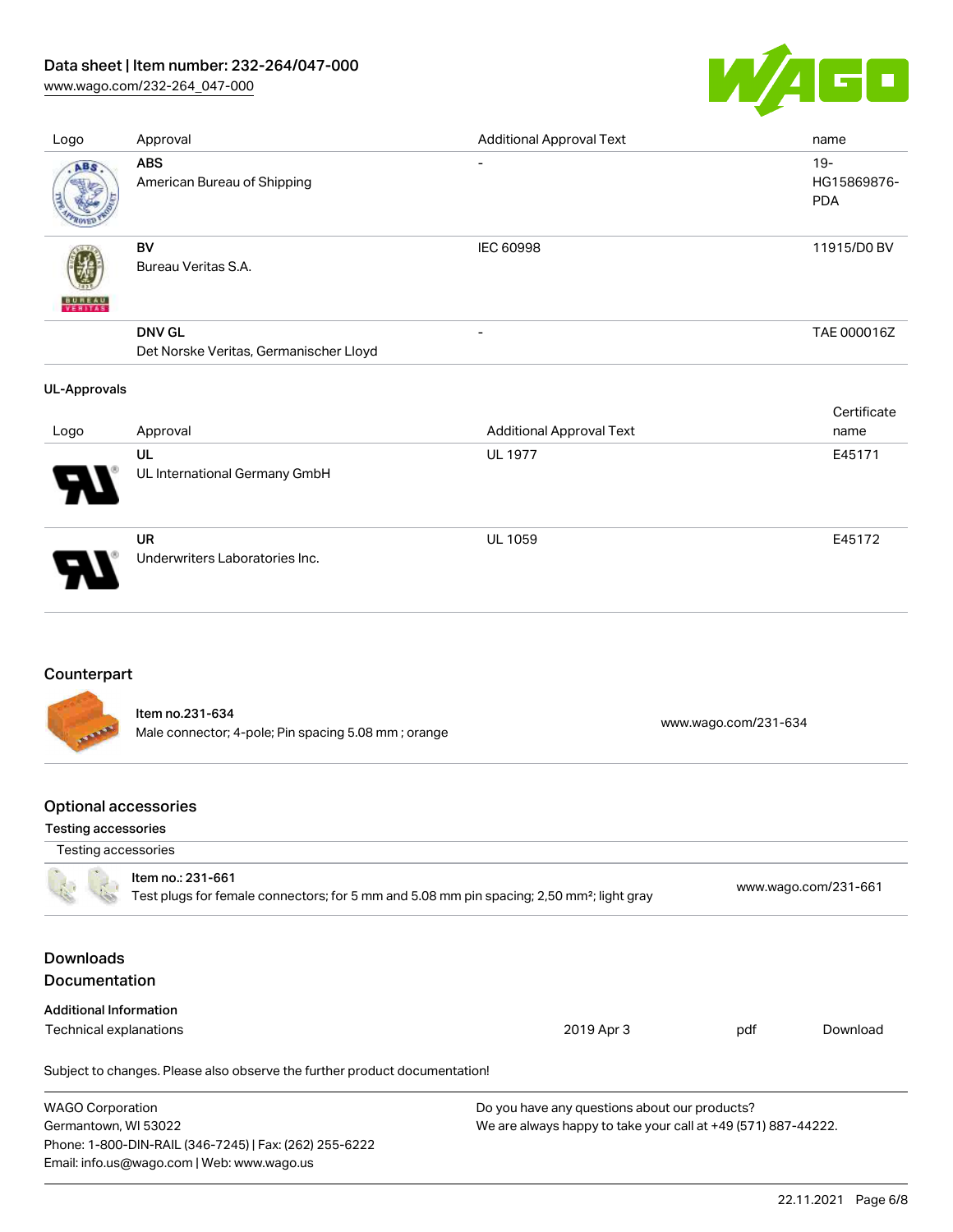

# CAD files

#### CAE data

| EPLAN Data Portal 232-264/047-000 | URL | Download |
|-----------------------------------|-----|----------|
| EPLAN Data Portal 232-264/047-000 | URL | Download |
| <b>PCB Design</b>                 |     |          |

Symbol and Footprint 232-264/047-000 CAx data for your PCB design, consisting of "schematic symbols and PCB footprints", allow easy integration of the WAGO component into your development environment. URL [Download](https://www.wago.com/global/d/UltraLibrarian_URLS_232-264_047-000)

#### Supported formats:

- $\blacksquare$ Accel EDA 14 & 15
- $\blacksquare$ Altium 6 to current version
- $\blacksquare$ Cadence Allegro
- $\blacksquare$ **DesignSpark**
- $\blacksquare$ Eagle Libraries
- $\blacksquare$ KiCad
- П Mentor Graphics BoardStation
- $\blacksquare$ Mentor Graphics Design Architect
- $\blacksquare$ Mentor Graphics Design Expedition 99 and 2000
- $\blacksquare$ OrCAD 9.X PCB and Capture
- $\blacksquare$ PADS PowerPCB 3, 3.5, 4.X, and 5.X
- $\blacksquare$ PADS PowerPCB and PowerLogic 3.0
- $\blacksquare$ PCAD 2000, 2001, 2002, 2004, and 2006
- $\blacksquare$ Pulsonix 8.5 or newer
- П **STL**
- $\blacksquare$ 3D STEP
- $\blacksquare$ TARGET 3001!
- П View Logic ViewDraw
- П Quadcept
- $\blacksquare$ Zuken CadStar 3 and 4
- $\blacksquare$ Zuken CR-5000 and CR-8000

PCB Component Libraries (EDA), PCB CAD Library Ultra Librarian

Subject to changes. Please also observe the further product documentation!